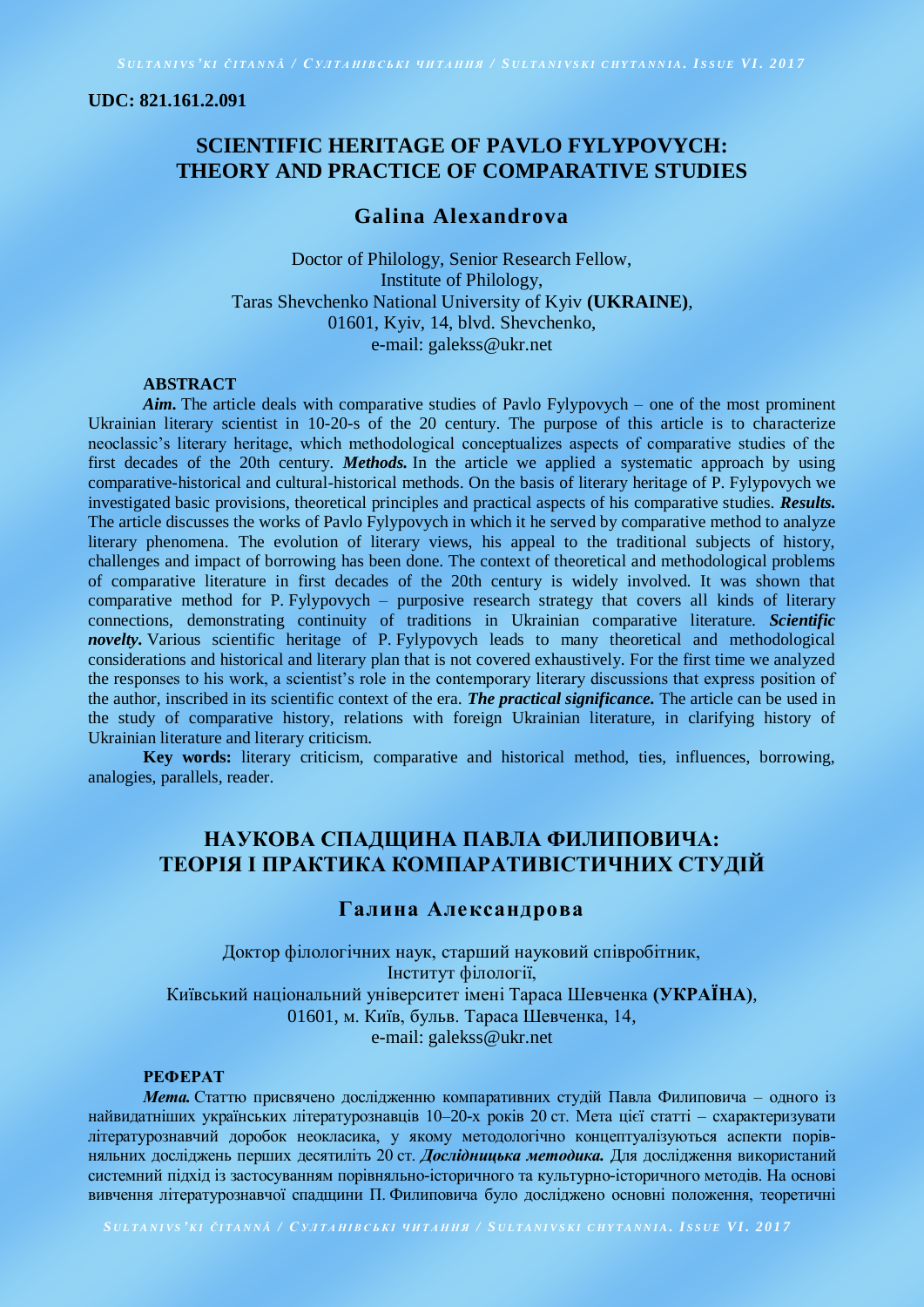засади і практичні аспекти його порівняльних студій. *Результати.* У статті розглядаються праці Павла Филиповича, у яких він послуговується порівняльним методом для аналізу літературних явищ. Простежено еволюцію поглядів літературознавця, його звернення до історії традиційних сюжетів, проблем впливу та запозичень. Широко залучається контекст теоретико-методологічних проблем порівняльного літературознавства перших десятиліть 20 ст. З'ясовано, порівняльний метод для П. Филиповича – цілеспрямова наукова стратегія, яка поширюється на всі види літературних зв'язків, демонструючи спадкоємність і неперервність традицій в українському порівняльному літературознавстві. *Наукова новизна.* Різноманітна наукова спадщина П. Филиповича спонукає до багатьох розмірковувань теоретико-методологічного й історико-літературного плану, які ще вичерпно не висвітлені. Вперше проаналізовано відгуки на його праці, участь ученого в тогочасних літературознавчих дискусіях, які увиразнюють позицію автора, вписують її у науковий контекст доби*. Практична цінність.* Стаття може бути використана у вивченні історії компаративістики, зв'язків української літератури із зарубіжними, у висвітленні курсу історії української літератури та літературної критики.

**Ключові слова:** літературознавство, порівняльно-історичний метод, зв'язки, впливи, запозичення, аналогії, паралелі, читач.

«Fylypovych researcher much more interesting than Fylypovych poet» [21, p. 4], – it has already indicated his contemporaries. Now the literary heritage of the scientist observed a particular interest, because he owns many works that have not lost their significance to this day. High professionalism and brilliant erudition, good knowledge of literary context, intellectual dynamism and richness of its studies give reason to believe P. Fylypovych one of the leading figures of the national cultural process of the 1920s and most authoritative researcher deepest night, which made a significant contribution to the formation and foundations determine the main lines of comparative literature (both note that scientists applied and other research methodology and emphasized: you can only do those conclusions «on them ... empower the facts. When the facts do not fit into the framework of a theory, we must reject the theory, and in no way ignore the facts» [4, p. 49].

L. Beletsky counted P. Fylypovych to historical and comparative trend in literary criticism, including the formal poetical group (with A. Kolessa, J. Hordynsky, T. Sushytsky, V. Boyko) [2, p. 363]. In the «comparative-historical school» saw improvements P. Fylypovych and K. Koperzhynskyi, while noting that it is «widely uses sociological methods» [17, p. 13]. «Scientific caution and lack of broadcasting, and with clicheed stencils» [24, p. 32], correct methodological approach to the problems of the sociological and historical-comparative, psychological, etc. – these features of Fylypovych that «there is a skillful literary analysis model» [23, p. 36], – stressed M. Mohyliansky. «P. Fylypovych has made a name respected researchers on our literature» [14, p. 303], – wrote about it yet B. Yakubsky in 1924. His articles «awaken scientific interest in literary studies and give a lot to understanding the new phenomena of Ukrainian literature and literary techniques» [16, p. 150], is «a real example of comparative studies of modern Ukrainian literature» [25, p. 150]. About Fylypovych-teacher warmly recalled his former student T. Osmachka: «All articles of the scientist only objective and reasonable» [29, p. 498], they «...were seen as works of great intelligence, meaning with erudition and conscientious attitude to the issues raised» [29, p. 498]. V. Derzhavin wrote that the scientific work of P. Fylypovych, «beyond its high scientific objectivity and erudition are defined the same basic feature as literary works Zerov – interpretation of Ukrainian literature as full European literature» [3, p. 16]. Scientist, observations G. Kostiuk, stood out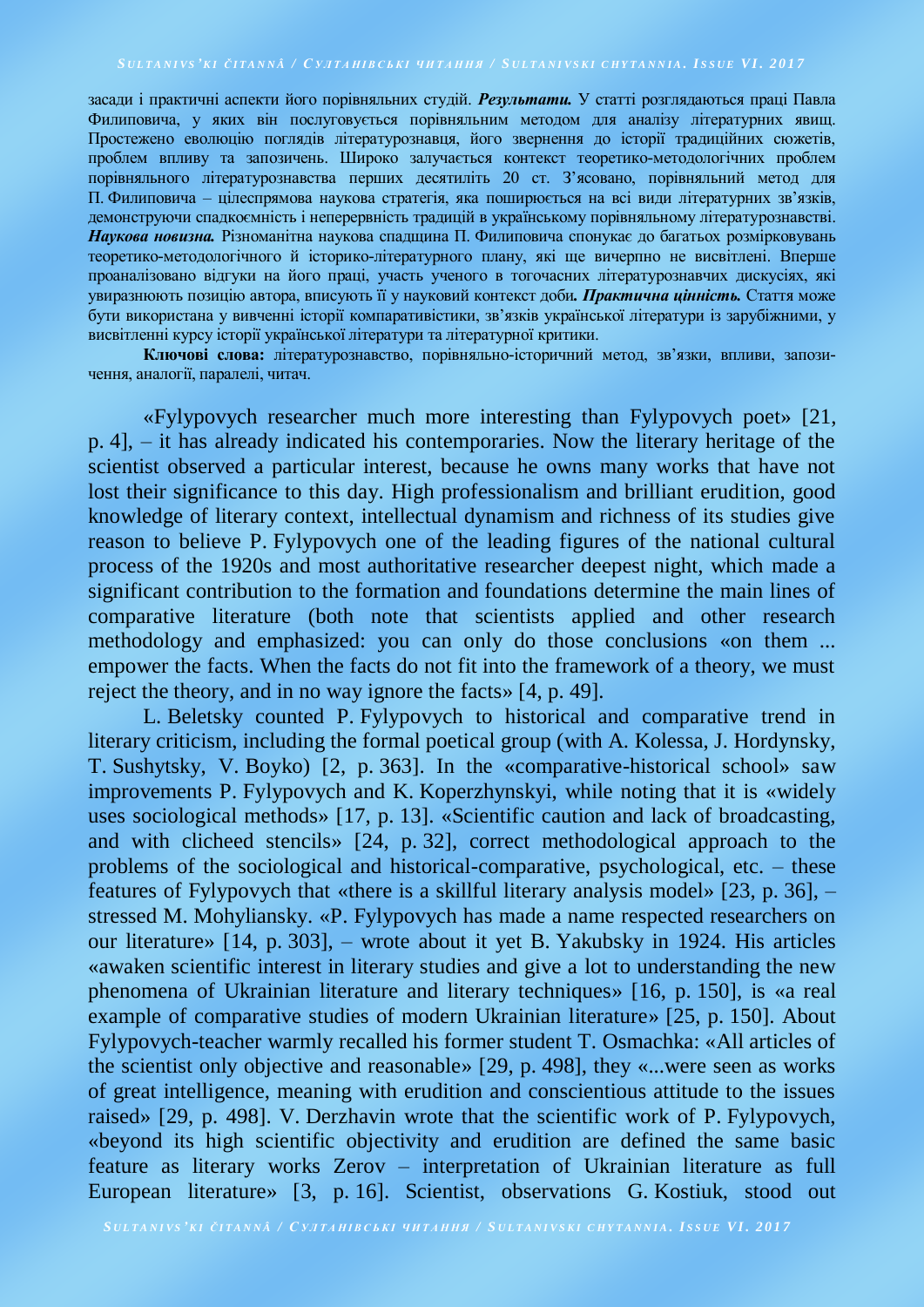«thorough analysis of texts and comparing them» [20, p. 561]. «Comparative studies of P. Fylypovych remarkably clear, faceted, compositionally balanced and therefore – convincing» [28, p. 4], – said M. Nayenko, considering his followers and M. Zerov, V. Peretz in the principles of philological school of literary studies [27, p. 81]. Enrollment academic and comparative, and philological school do not contradict one another, as remarked K. Koperzhynsky comparative principle is the basis of any research, particularly it is the basis of the study of the text Philological School. The comparison may be limited to textual study of the history of the work (and amended versions); You can compare different works of one writer, constituting a literary series; work can be compared with the works of other authors to reveal his source or the amount of influence on these works. So Philological School is both a school of comparative historical, putting a broad historical and literary problem and is not limited to literature of one nation or country [17, p. 10]. «The method of philological analysis as a comparative» [19, p. 42], – so well characterizes N. Kostenko concept of P. Fylypovych. Comparative exploration scientist are analyzed in the works of A. Vashkiv, L. Vashkiv, S. Hrechanyuk, V. Doroshenko, M. Zubrycka, N. Kotenko, G. Kostiuk, S. Melnyk, M. Nayenko, Y. Polishchuk, M. Raybedyuk, A. Tomchuk and others. But most have done to study scientific heritage neoclassic Vladimir Polishchuk, compiled editions P. Fylypovych «Studio of Shevchenko studies» (2002), «Literary Studio. Comparative» (2008), the author of numerous articles on his scientific collections brought together in the book «My Fylypovych» (2015), which deals with the reception of the works of P. Hulak-Artemovskyj, M. Maksymovych, T. Shevchenko, M. Gogol, E. Grebinka, I. Franko, Lesia Ukrainka: it is built around these figures the basis of comparative studies of P. Fylypovych. Active and effective use of comparative method, said Vladimir Polishchuk, made P. Fylypovych «one of the founders of the Ukrainian literary comparative studies of twentieth century» [32, p. 54].

Various scientific heritage of P. Fylypovych leads to many theoretical and methodological considerations and historical and literary plan that is not covered exhaustively. Need attention and numerous reviews of his work, a scientist involved in the contemporary literary discussions that distinguish, detailing the position of the author, inscribed in its scientific context days.

Ukrainian science of 1920s was moving, according to L. Bieleckiy, «...the path of comparative studies, absorbing other principles and theories areas: psychological or historical and philological» [2, p. 307]. Especially elevated intellectual level of national literature, enriching the aesthetic Ukrainian scientific opinion neoclassical work, which, according to M. Nayenko, represented the first post-revolutionary years younger «growth» among academic scientists such as [26, p. 169]. But the specifics of literary studies of P. Fylypovych, in his opinion, more applied than theoretical – this contributed to his teaching work – after studying at the University of St. Volodymyr he was working here as a scholar (his work on the life and work of the Russian poet Yevgeny Baratynskiy was awarded gold medal and published in 1917 a separate edition), assistant professor and later as a professor until his arrest in 1935. «I think pleasant duty to express deep gratitude to A. Loboda, who directed me to the study of Pushkin galaxy» [8, p. 1], – said P. Fylypovych in his first monograph.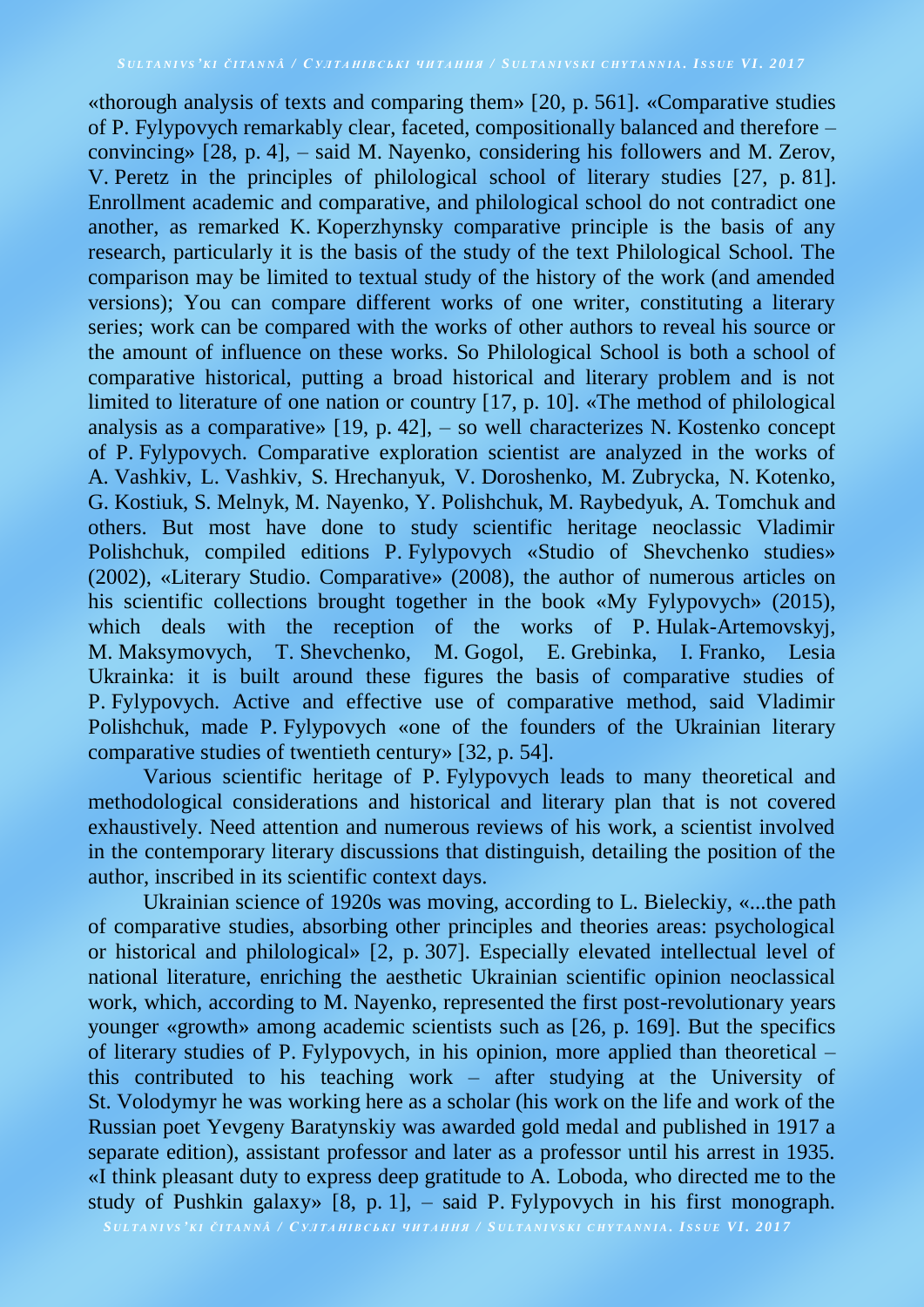(Andrew Loboda - assistant professor, then professor at the University of St. Vladimir, a prominent Ukrainian folklore, later the founder and chairman of the Ethnographic Commission at the Ukrainian Academy of Sciences – *G. A.*). At the same time pointed out: «Many methodological skills I owe to V. M. Peretz» [8, p. 1]. After the seminar the head of Russian Philology at the University Professor V. Peretz offered characterization methodologies to students in the science of literature from ancient times to the verge of the nineteenth and twentieth centuries («From lectures on the methodology of Russian literature. History studies. Methods. Sources», 1914). The work of «seminarians» he concentrated primarily in the form of artistic expression, and therefore scientific methodology called formal or formalist. But, according to S. Hrechanyuk, P. Fylypovych «was not dogmatic follower of his teacher» [12, p. 7] and, according to Y. Polishchuk, persistently sought «his own scientific model of knowledge» [33, p. 67]. D. Shtogrin recalls that Mr Peretz, adept of philological methods, did not consider his pupil P. Fylypovych, mainly because he did not use his methodology in their experiments [35, p. 355]. Remember: V. Peretz has doubts about the possibility of scientific studies on the history of literature of the nineteenth century. («References to the nineteenth century are very close to us and try to study of the literary material for years, this period inevitably miss due to excessive farness, subjectivity, and because they are, in fact, is the product of nournalistic pen", they are too far from the modest ideal of science» [30, p. 22] and P. Fylypovych was convinced that literary historian can study and contemporary literary process [4, p. 243], following to I. Ayzenshtok, who remarked: «Chronological time to study literature plays a minor role, and at the forefront are questions of material and methods» [1, p. 142]. No wonder J. Hordynskyi believed that M. Zerov and P. Fylypovych brought up under the influence of various schools: historical and comparative A. Veselovsky (P. Fylypovych) and philological Vladimir Peretz (Zerov) [11, p. 14]. A. Veselovsky influenced by evolutionary natural science theories attempted to overcome subjective aesthetic method and literary studies and turn on objective science, genetic professed views, acknowledged causal effect of previous events the next. He introduced comparative historical method by which a connection between common objects and builds only a number of these objects. In his opinion, the content of the works varies, but the forms of transition from one generation to another, only in a new combining with new content. P. Fylypovych always reffers to work of A. Veselovsky, so it is rightly considered the successor of the Ukrainian scientist in comparative literature.

In the center of the study of P. Fylypovych face fundamental problems of literary science. «Ukrainian literature in the development of its non isolated with other literatures, especially neighbors, suffered from their effects, in turn, affect them» [4, p. 259], – stressed he is treating Ukrainian literature as «equal» with the European. P. Fylypovych repeatedly summarized the implications of contemporary literary studies that used «primarily sociological analysis and formal (partly historical-comparative and psychological» [10, p. 4]. Just the two most expedient ways to go – said the scientist. The survey «Ukrainian Literary 10 years of revolution» (1928), inter alia, paid tribute to the works of such diverse authors as S. Jefremov, D. Bahaliy, M. Hrushevsky, A. Beletskiy, I. Ayzenshtok M. Zerov,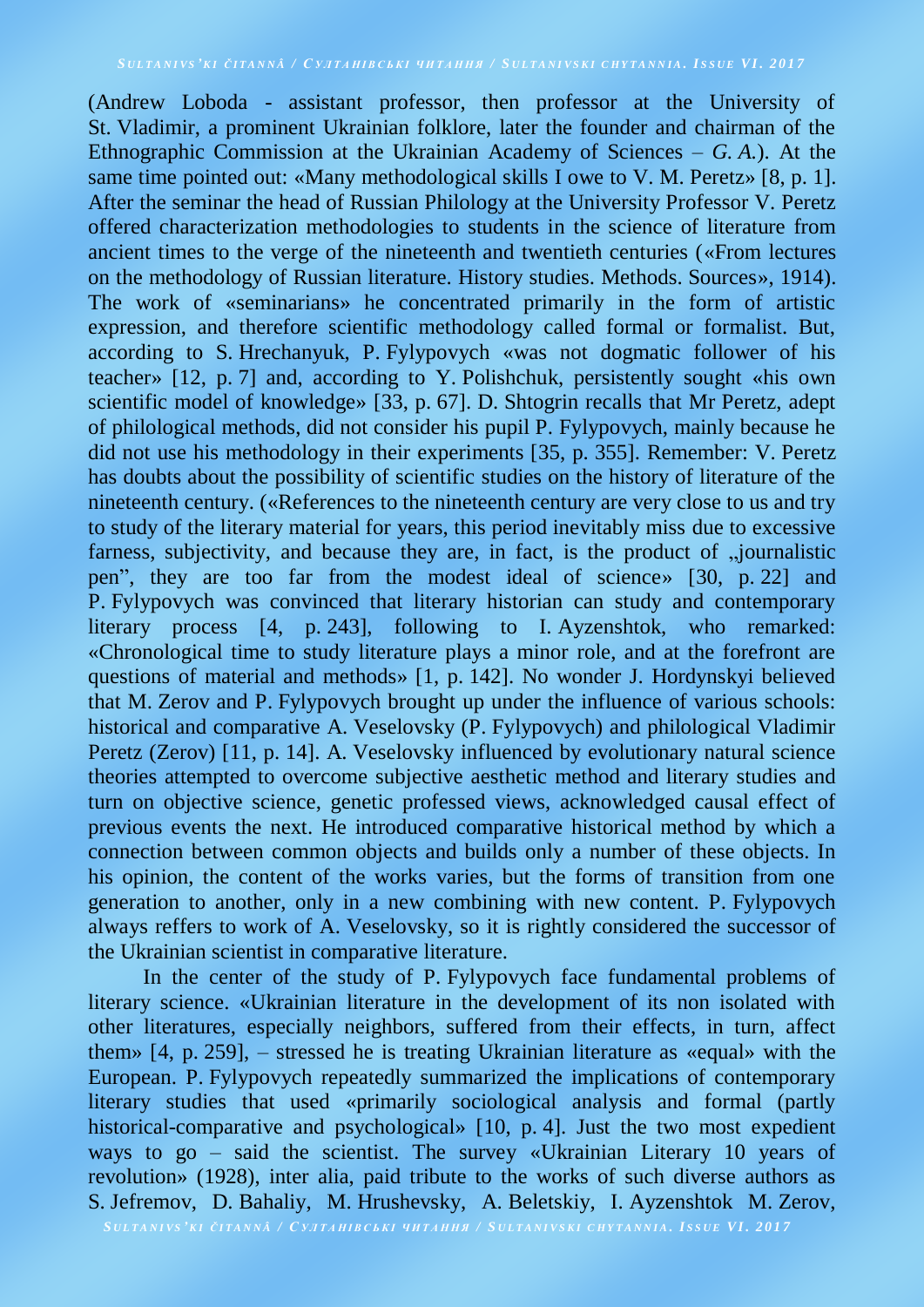O. Doroshkevych, B. Yakubskyy, V. Koryak., occasionally laying out their attitude to the methods by which these used and other researchers. Comparative-historical school of P. Fylypovych counted to major Ukrainian literary achievements of this decade, because in 1920 the Institute worked Shevchenko office comparative study of literature (director Alexander Beletsky, M. Lehavko secretary, M. Zhinkin staff, I. Ayzenshtok, M. Camarin, S. Efimova, M. Gabel, S. Utevskyy, A. Leites), whose work is focused around three major topics: Russian-Ukrainian literary relationship; translations of classics of world literature in the Ukrainian language in connection with the question of their impact on Ukrainian literature; study the literature of the modern West [ref. 13, p. 374].

Through literature review of scientific achievements of the first postrevolutionary decade, P. Fylypovych raised prospects of the comparative method, noting that due to the proliferation of literary interest «grow with us and comparative studies» [4, p. 260]. This contributed to some Ukrainian literary tradition: this direction works, he notes, characteristic M. Drahomanov, I. Franko, M. Sumtsov, O. Kolessa who «did much to popularize the comparative method, moreover, brings our writing from narrow national boundaries» [4, p. 260]. Commenting on his own research strategy in the preface to a single lifetime collection of his articles, he adds, comparative studies «...extend our horizon... linking him (Ukrainian literature – *G. A.*) with the work of other people» [4, p. 3]. So the researcher delineated tasks K. Koperzhynskyy stressed, «deserves recognition and support of the entire» [10, p. 148]. P. Fylypovych stressed that comparative method «...can provide a lot of useful for the modern Ukrainian literature, submitting material for sociological generalizations» [5, p. 3]. Despite the «pull» method of comparative sociology to problems characteristic of the literature of the 1920s, calls for interaction and comparative sociological approaches, P. Fylypovych observed: researcher should always keep in mind the possible borrowing or imitation that can sometimes reduce the immediate value of a other work, or vice versa, «the identity of the processing someone else's motive distinctly reveal the poet's face» [5, p. 6]. At the same time, he limited the value of functional capabilities of comparative studies, recognized only a supporting role Comparative Studies: «In theory, literature searching, including the study of the poet belonging to this or that school, and observation of individual loans, inheritance, and so on, have not independent significance as material for deeper submit findings and to understand the poet's place among his contemporaries and predecessors, its unique features» [5, p. 8]. So he warned supporters comparative studies of simplicity and schematics from such failures as «Kotsyubynsky and Maupassant» S. Kozub («Red Road», 1927, N 3), or «literary parallels» M. Mochulsky («Ukraine», 1924, № 3). These researchers P. Fylypovych revealed two types of mistakes that led to the discrediting of the comparative method: First, exaggeration of the role and impact of borrowing that often cramp the specific national literature to a simple imitation and ignoring the national traditions; Second, the mechanical accumulation of facts, small details that led to the loss of critical in explaining the genesis of literary analogies and was unable to find out the internal laws of such processes.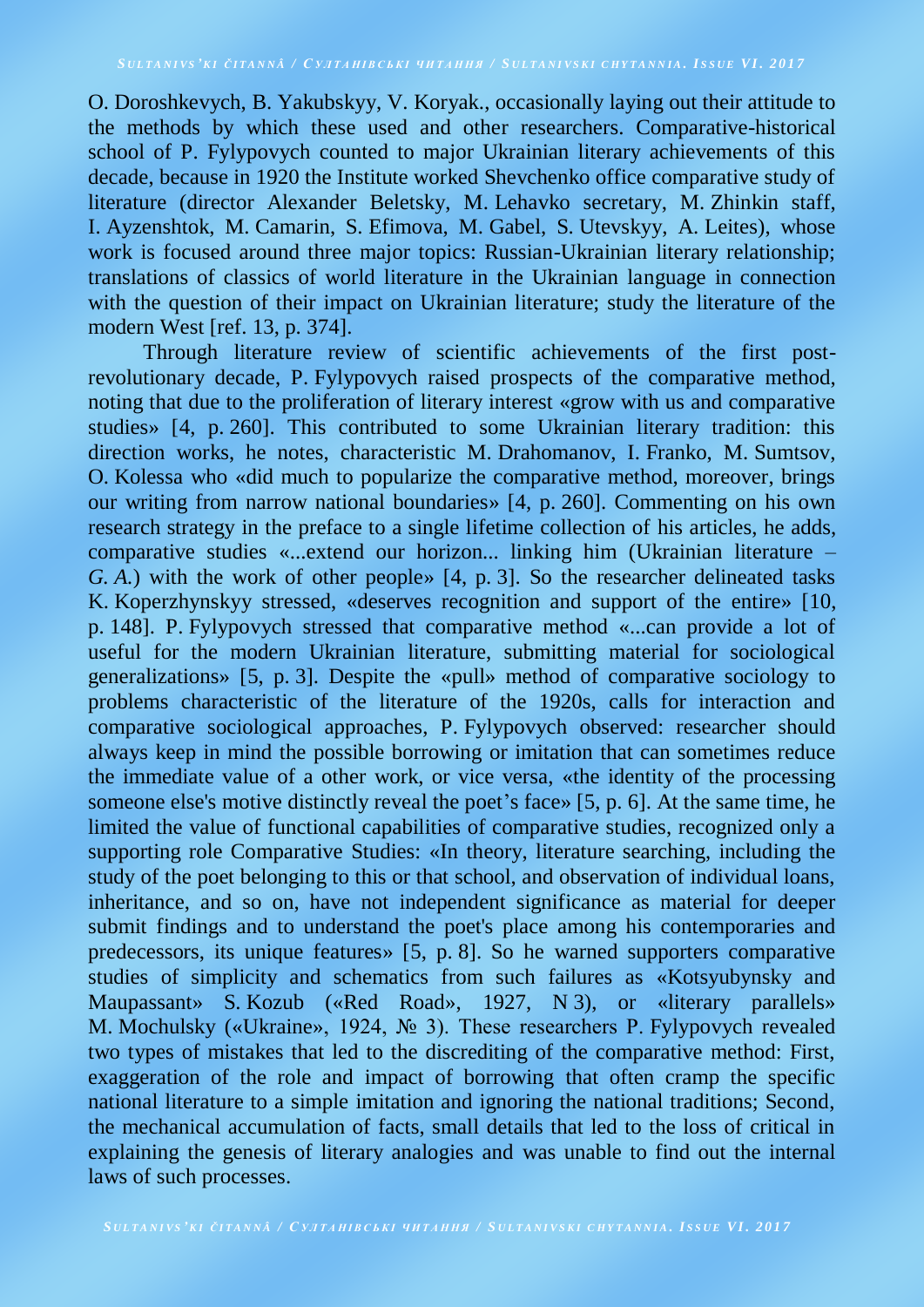In particular the mistake of B. Navrotsky's view on «, Gaydamak" Shevchenko. Source. Style. Composition» (1928) P. Fylypovych called that the author did not make a clear boundary between «influence» and simple «borrowing». Needless reviewer seemed some comparisons. In particular, referring to the theme of the historical basis of «introduction», B. Nawrockiy drew attention to the work of authoritative experts at the time of day researchers – Frenchmen Rullierre and Ferrand and because he was convinced that the ukrainian poet could study French source. Thus, based on unproven facts (possession of a poet in French), Shevchenko appeared genuine scientific investigator. P. Fylypovych was against such comparisons [7, p. 100]. It seemed inconclusive and finding similarities and relationships between the works, the similarity between them was only external, and borrowing – unproven. Even these were studies of M. Mochulsky and A. Bahriy who wanted to hold literary parallels between Shevchenko poem «Dream» and Turgenev's «Ghost». Such attempts P. Fylypovych called «late tribute to the treasury of the funny things that they left a lot of researchers of 'impacts' during their special heyday in 1910's» [9, p. 98].

In the analysis of the work, according to P. Fylypovych, the best way is literary evolution, which is the main factor «struggle» personal creativity with the literary tradition. In this he – follower N. Kareev, who believed in the tradition of literature "that the writer does not create himself, and is already ready, invented other... most original writer creates all alone: some facets of his work on some original ideas and forms, and other inherited the tradition» [15, p. 7]. These views was supported V. Peretz [31, p. 187–197]. Not every work of P. Fylypovych comparison is subject to the broader task, first it helps to reveal the originality or, conversely, especially the imitation of a certain writer. Displays literature in a new way, those who combines inspiration and work and achievements learns foreign authors – says the researcher. Exploring the similarities addiction, he always stressed: «But I need to remember and cancellation» [7, p. 411], as literary role models talented poet «only helped to express that shaped and inspired life» [7, p. 411]. Fixing the works «life» and «literary» [7, p. 526], scientist therefore distinguished by modern terminology, genetic-contact typological study. For important literary convinced P. Fylypovych, figure out the essence of the writer's «outline motifs and forms of his works, to determine the characteristics of talent that distinguish it from other contemporaries» [6, p. 220], identified in the work «element is borrowed, opposed it is more important and unique element most creative» [8, p. 393].

The comparison or contrast – an integral part of his scientific thinking for P. Fylypovych, not only an important component of its historical and literary works, but also comments and reviews. Covering era and art of the writer, he figured his role in the global and national writing, and making comparisons within the national literature, and between different literatures. He has never reduced any investigation to the analysis of the text out of its context. Even in the reviews of collections of contemporary researcher wanted to «stretch yarn» [7, p. 301] the authors predecessor and notice «comments earlier works» [7, p. 302]. Comparative studies are needed, he said, «not for the bare statement of influences and borrowings (often our comparison with nature only analogies, parallels the general background), and for a better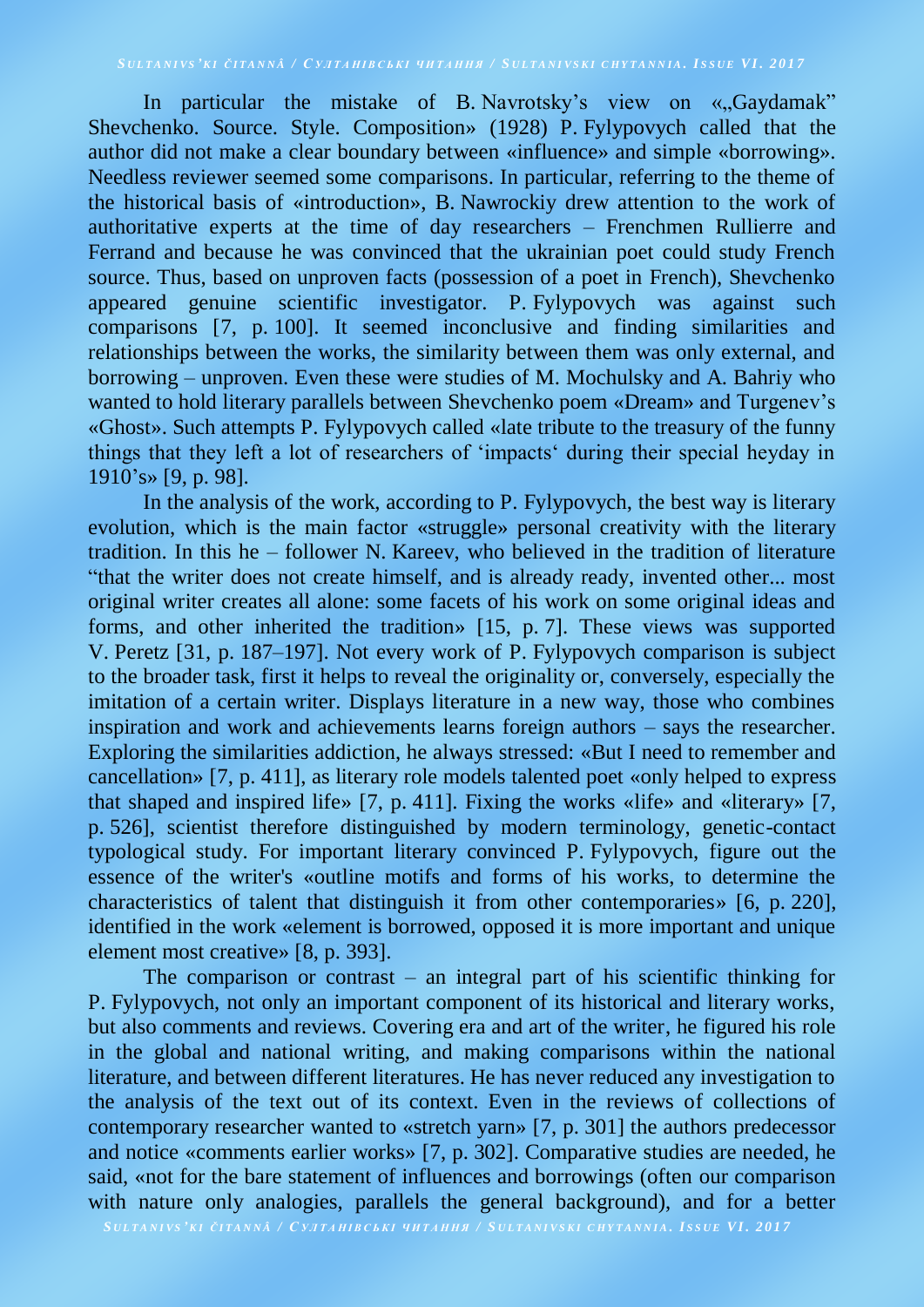understanding the writer's poems» [7, p. 220]. So often unfolded some even cursory observation of their predecessors (I. Franko, S. Yefremov, L. Starytska-Cherniakhivska etc.) in-depth study, because «no conclusions about the effects – the materials are not given sufficient reasons for this and just stayed parallels» [7, p. 191], and every literary task – «to deepen and extend the findings of previous researchers» [7, p. 397].

Scholar's heritage demonstrates the continuity of traditions in Ukrainian Comparative Literature. P. Fylypovych makes a full comparative studies not the detailed guidance of his predecessors. In particular, it develops more topics «interesting labeling» [7, p. 571], which began Franko, in the article «Something about "Marusya" of L. Borovikovskiy and its basis» compared a ballad of L. Borovikovskiy and «Svetlana» of V. Zhukovsky and briefly characterized the story «Lenore» of W. Bürger and the history of its development, but neither he nor I. Sozonovych didn't highlight the Bürger's ballads impact on Ukrainian literature. P. Fylypovych greatly expanded comparative material, covering and works directly related to Bürger's «Lenore» (translation and remakes of the groom-dead man), and those who had links with «Lenore» by other processing. He checks also general guidelines of A. Krymskiy, according to which, ballad «Hopeless» of S. Rudanskiy, which is subtitled «For Bürger» is a verse that «strongly reminiscent of the locations in "Lenore" and "Svetlana"» [7, p. 586]. Analyzing ballad, P. Fylypovych concluded that S. Rudanskyi made free translation of Burhers ballads, making it Ukrainian in folk-song spirit. All translations and processing, examined by researcher, filed «an interesting page in the history of Western influences on Ukrainian poetry» [7, p. 594].

Sometimes P. Fylypovych also only provides material for comparison, citing textual coincidence, outlining the contours of work for future researchers. As Franko, «he outlined pebbles collected or for later use» [7, p. 151]. In particular, Mr. Filipovic sometimes only brings together two works (for example, selects a parallel to the first printed in 1840 poem of J. Schoholev, «Reflexion» with song of V. Zhukovsky in 1820), leaving successors space comparative analysis. Therefore, the reader «would like to see ourselves increasingly detailed laboratory-investigation» [16, p. 150], and this article P. Fylypovych not always give – the author is often limited to cursory notes, offers only a «few new encounters and labeled» [16, p. 149]. In particular, the article «The image of Prometheus in the works of Lesya Ukrainka» the researcher said only, in which works of the poet is the image of Prometheus and of the other writers of this image can be found. Sometimes the desire to define literature works and put it in an evolutionary «number» typological phenomena in Ukrainian literature aroused opposition criticism and misunderstanding. In particular, the claim that the story Kobylanska «Earth», «...there is something from idyll and ethnography of Kotlyarevskiy, Mark Vovchok echoes populist realism of Nechuj-Levitsky, described in family life, though there are also strict paints of Franko and Stefanik» [5, p. 98– 99]. Against such a finding similarities M. Markowski was, in his opinion, love Michael and Anna a lot of passion, while «in relations of those couples who called P. Fylypovych, quiet, peaceable, gentle, and love does not like Hanna (Anna of O. Kobylianska – *G. A.*) and heroes in works of Kotlyarevskiy and Kwitka» [22, p. 166]. V. Vasilenko ironically: «For P. Fylypovych turns out that the "Earth", all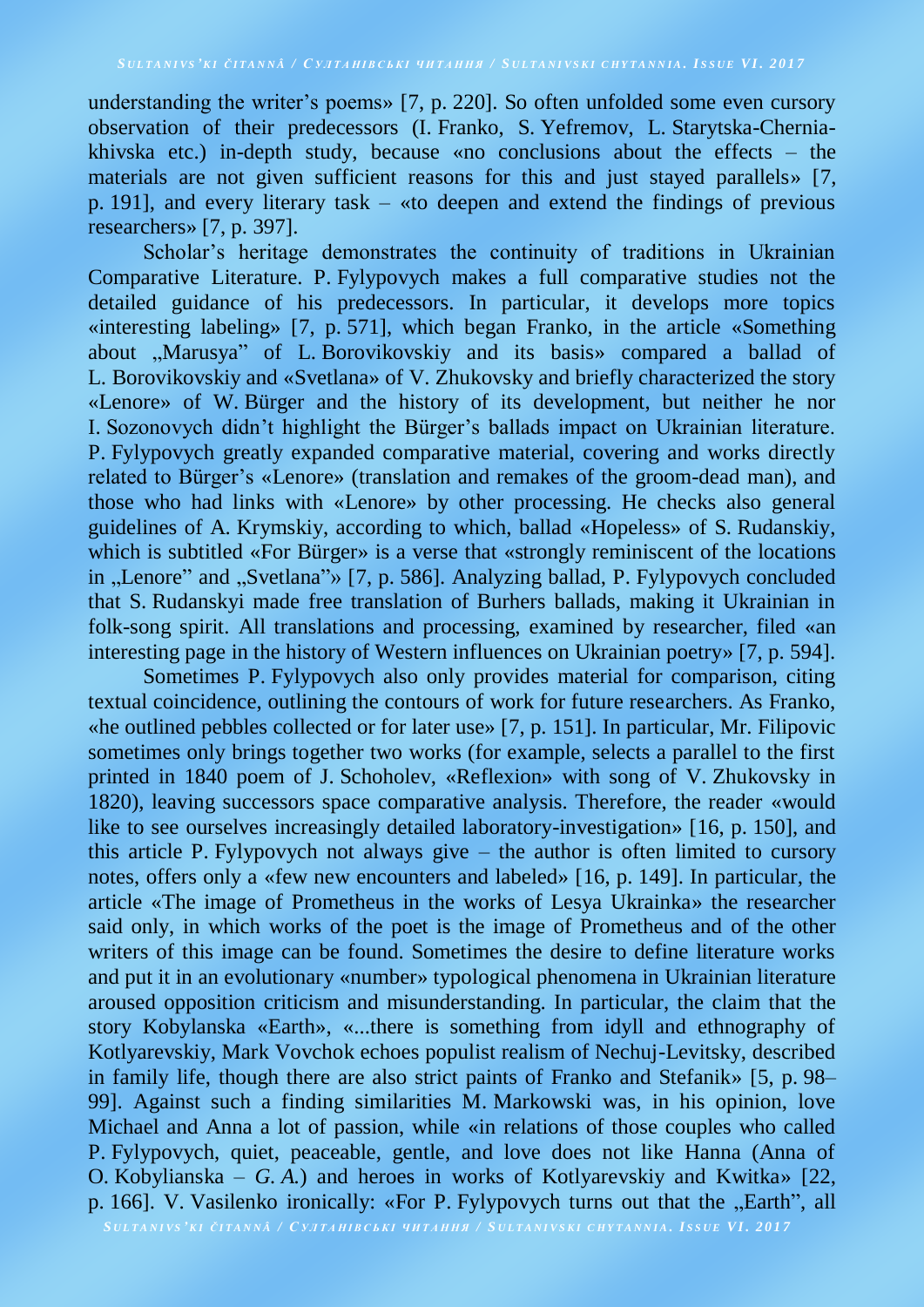built on a "tradition" that there are all, starting from Kotlyarevskiy and finishing on Stefanyk that can be completely free to allow such serious statements , mixing of concepts and time". In short, P. Fylypovych "by the grace of their" psychic gave it to others, leaving almost nothing very Kobylianska» [38, p. 122], while for P. Fylypovych main task is to show the background against which the writer conveyed innovation. It should be noted that this quest parallels, analogies without giving influence to produce a context in which vision of the work was conveyed, and was not, in our opinion, negative or simplistic aspect of research, but rather its initial stage. These principles are often kept P. Fylypovych, in particular, he defined literary factors, which can bind «Apple blossom» of Kotsyubinsky (works of Goncourt, G. de Maupassant, E. Zola), stressing that they have value only art parallels, not literary influences [7, p. 191].

In the center of comparative research of P. Fylypovych and many literary scientists in 1920th (I. Ayzenshtok, M. Zerov, M. Markowski) appeared Kotlyarevskyi work because his legacy was marked by the influence of «foreign» pulses. Literary did not write some articles about the initiator of the new Ukrainian literature, but closely followed by the study of its heritage, expanded scientific space of this topic by new facts and phenomena. According to P. Fylypovych not sufficiently recognize the close links of «Eneida» of Kotlyarevskyi of the Russian literary tradition, and not enough text comparisons to bring relationships and influences Mapping and close connection of some excerpts and quotations not brought closer to solving major problems. Studying samples of Russian literature that prompted Kotlyarevskiy to create Ukrainian similar examples, according to the P. Fylypovych should carefully choose the material for comparisons and to consider not just assimilated but as absorbed [7, p. 45]. Few methodological credibility he found in textual comparisons M. Markowski, so ironically remarked: so pretty to see «at least some similarity in the content or in terms of some of Kotlyarevskiy with Blyumauer or Skarron and ready conclusion: Kotlyarevskiy uses foreign source» [7, p. 55]. It is not only illegal assumptions flames and lack of proper criticism, can not be based on narrow textual comparisons, often mechanical nature, find genesis of the work. P. Fylypovych was about profound stylistic analysis and comparison of whole works as a single body, not just the individual words and expressions. For the main scientist in comparative studies – not proof that Kotlyarevskiy wrote the «Eneida» regardless of Osipov, since this effect does not detract Ukrainian author: «...did not he had to have some samples?» [7, p. 62]. What language written these models, German or Russian – a secondary question, important for researchers – to find out to what extent they learned creatively, not mechanically.

P. Fylypovych draws attention to the seemingly quite minor detail – Tatiana song in the play «Moskal the Wonder»: it is valuable primarily «to characterize the Russian element» [7, p. 33] in the writers art. According to the hypothesis literary, it's not folk song and folk song in the spirit, which is «composed, possible thing he Kotlyarevskiy for the finished samples of Sumarokov and other Russian poets of the eighteenth» [7, p. 33]. Researcher also pays attention on Kotlyarevskiy's translation of Sappho in the context of translations of Derzhavin, Zhukovsky, Crimskiy, Franko, Shpyhotskiy et al.) and concludes that the interest in the poet was a very significant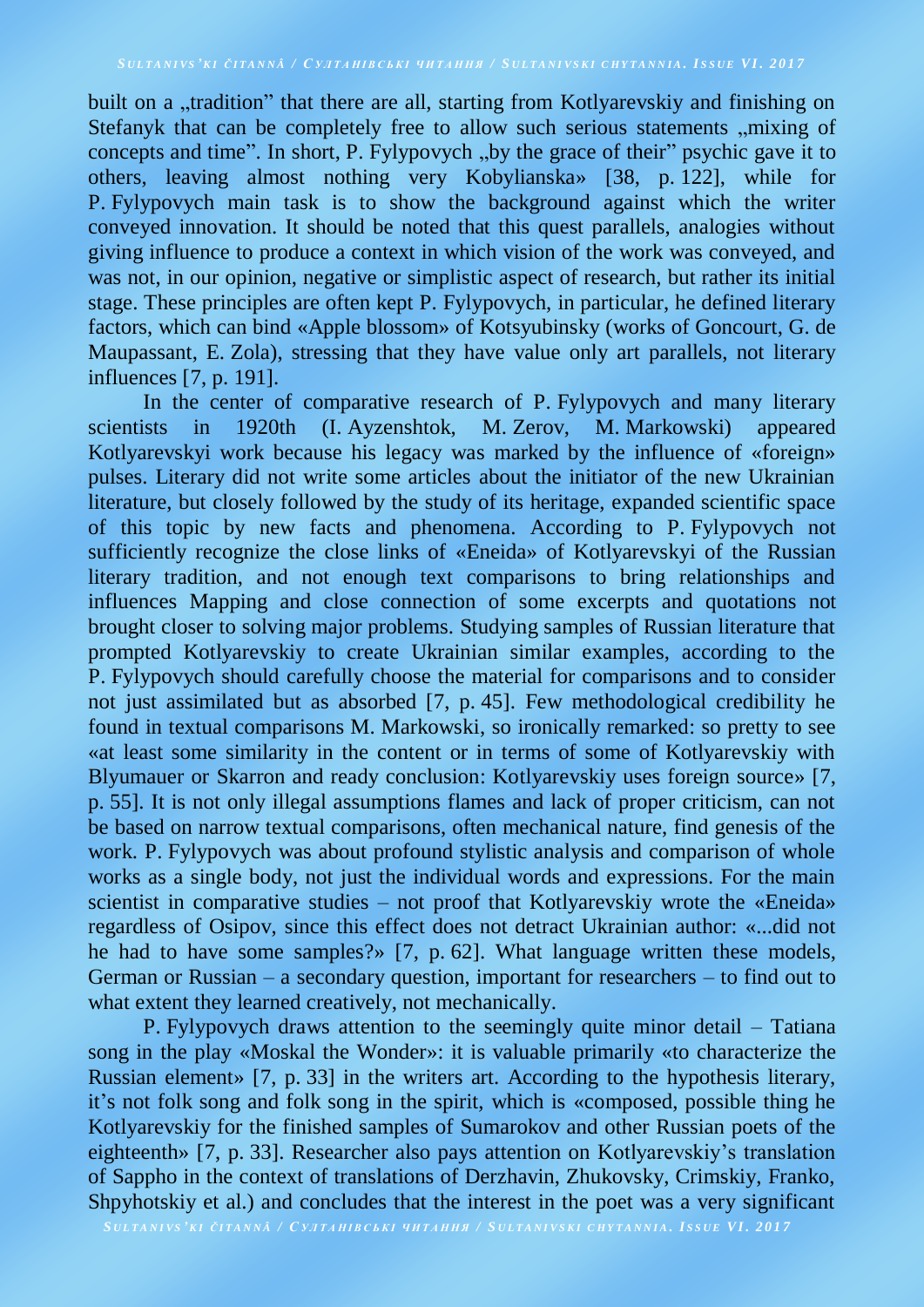for Kotlyarevskyi in Russian writing, and «Ukrainian poet has gone for tradition» [7, 41]. P. Fylypovych notes that «high» Russian poetry wasn't alien for Kotlyarevskyi and stylistically reflected in his works written in Russian. It was not only a literary influence, but true imitation of literary tradition, because the Ukrainian language was then produced for «high», the classical tradition. It was therefore not simply dependent on Ukrainian literature from Russia, and the more – the Russian-Ukrainian relations as a complex literary, cultural and historical problem. In keeping with the theory of counter currents A. Veselovskiy scholar observed: «...slowly and gently Ukrainian authors assimilate new trends in European literature, take only that, what was your soil at that day» [9, p. 63].

Contemporary studio are important for P. Fylypovych is, which covers not only the main stages of the writer's literary movement because of his age and previous tradition, but «special» issues on specific subjects, effects and more. In particular, the positive features of the preface M. Zerov about work of J. Schoholev P. Fylypovych called «bigger picture poetic preferences of Schoholev, literary influences on him» [7, p. 117]. However, observes: should be clearer and more resting on the genesis of his poetry, especially to find out «what he took in Shevchenko» [7, p. 117], advised to take note of fleeting remarks V. Gorlenko correlation of ballads with works by J. Schoholev this genre in Tolstoy or Y. Polonsky and «see whether there was something in common with these Schoholev and some other poets, which could be useful to him in the way Shevchenko's departure from the lyrical ballad» [7, p. 117]. Researcher focuses on the fact that Tolstoy, and Y. Polonsky numbered among the favorite authors of J. Schoholev and therefore inevitably influenced him.

Another important point which emphasizes P. Fylypovych – a problem the reader that he, along with I. Ayzenshtok, A. Beletsky, K. Dovgan and others. introduced into scientific discourse of 1920s and lecture examined the role of the writer. P. Fylypovych emphasized, that read product sometimes becoming an important incentive that predetermined writer or creative inspiration strengthened it, because a lot of style and facilities author draws on literature from previous tradition of artistic vision predecessors. Treatment of P. Fylypovych writer as reader to some extent was interesting material to explain the facts of literary imitation. In particular, literary critic remarked: studyind the lecture of Kotlyarevskiy, one should pay attention not only to translated novels that he read, and «resting and interest of Kotlyarevskiy to the works on the history of Ukraine and analyze its view of the romantic and ethnographic movement» [7, p. 45 ].

P. Fylypovych turned not just to the works of Shevchenko, Franko, Lesia Ukrainka, Olga Kobylianska who stood in his studio as attentive readers. An important research material were Shevchenko diary and correspondence, which in 1920th were on the margins of literature and because of ignorance findings of his work were incomplete or even distorted. In contrast of Drahomanov, who estimated Shevchenko's low education, P. Fylypovych tried to establish the true extent of understanding the phenomena of world literature poet. They are marked with the names of Homer, Virgil, Phaedra, Plutarch, Herodotus, Horace, Titus Libya, Caesar, Dante, Tasso, Ariosto, Boccaccio, Shakespeare, Swift, Holdsmit, Richardson, Young, Osiana, Scott, Byron, Dickens, Burns, Gibbon, Goethe, Schiller, Herner, Voltaire,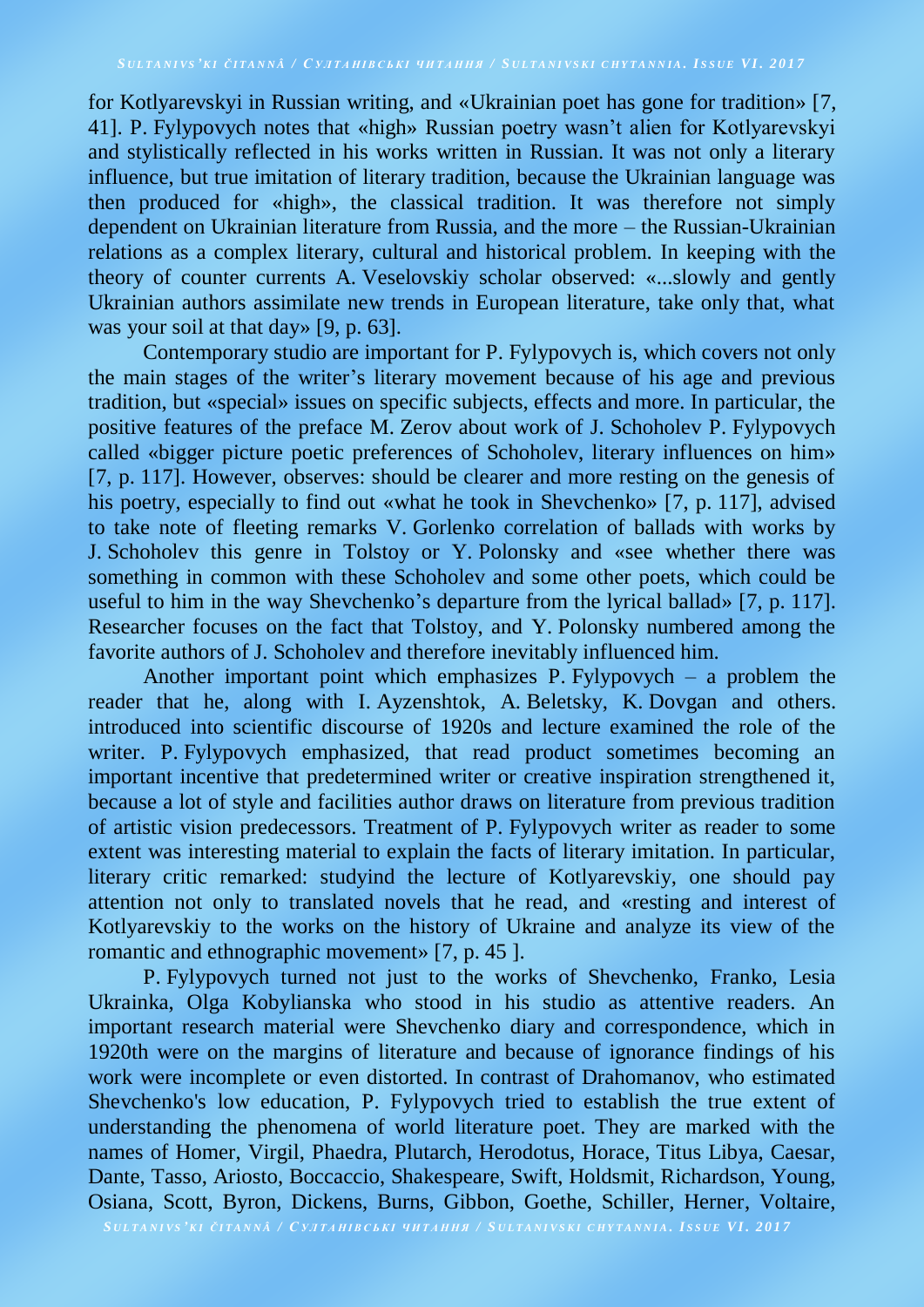Chateaubriand, Dumas, Sue, Balzac, George Sand, de Kok, Barbier, Beranger, Washington Irving, Barthelemy, Heine, Hugo and others. Great interest in Western literature combined with interest to European painting, architecture, music, science, political thought. P. Fylypovych not simply «recorded» Shevchenko interest – particularly noting the interest poet W. Scott, a researcher showed the functioning of his motives in literary and painting creativity of Shevchenko [ref.: 9, p. 88].

Considering the legacy of Ivan Franko, P. Fylypovych celebrated its relationship with the creative achievements of mankind – «beyond time and nation» [5, p. 49]. On the development of realism of Franko Fylypovych said different effects: tips of Drahomanov, critiques of Pisarev and M. Chernyshevsky, E. Zola creativity and contemporary Russian writers, in a realistic way in his verses were determined except Western authors (Lenau, Dranmor, Leythold, Karduchi, Hugo), poetry Nekrasov. But along with bookishness and borrowing material from various foreign sources, mostly romantic, P. Fylypovych notes and objections folk-song tradition, canonized in Shevchenko and continued by his followers, and «unfeeling of historical romance, especially love to cossacs» [5, p. 19]. Introductory article P. Fylypovych «Genesis Franko legend "Death of Cain"» helped to navigate the complex structure of legends and literary motifs and images. In it, in particular: the poem «Cain» of Byron was only somewhat source for Franco, who took the English poet only certain «starting points». This article, as noted by critics, meet stringent methodological requirements: «She finds Franko's relation at all to Byronism, describes the features of Byronism that influenced on Franko, briefly introduces the topic of Cain in the apocryphal literature, decides detail source of Franko's "Death of Cain" in the old apocryphal literature and new west one, introduces the relation to . Death of Cain" critics finally finds the idea of work, analyzing it in the era of Franco. and accurately indicating its place among Franko's creativity» [40, p. 303]. K. Kopererzhynskyy pointed article «Ways Franko poetry», especially sections «convincing comparisons (Slovazkiy, Heine, Vorobkevych etc.). Franko put on the soil of European literary tradition» [18, p. 154]. Introductory article P. Fylypovych fully met its objectives: «...it is not only supplement, explained the poem, she even revived her» [21, p. 4].

An important reference point for researcher are the names of the writers whose works are read heroes of Kobylanska: Draper, Buckle, Spencer, Bihnera, Darwin. They characterize the lecture of the writer, not once she quotes or mentions Sophocles, Goethe, Heine, Hauptmann, Lessing, Koehler, Marlit, Werner, Bar, Rickert, Plyatena, Herder, Shpilhahen, Strindberg, Ibsen, Hamsun, Hayershtrama, Mickiewicz Flamarion Rousseau, Hekkle, Pestalozzi, Tolstoy, Garshin. The researcher concludes: creative person of Kobylianska formed «literary factors, together with the experiences of life» [4, p. 137], lecture had its value significantly greater than for other writers. He adds remarks and observations literature that focused simplistic influence on the work Kobylanska only Nietzsche's philosophy, believing that sustained it for ideological and other artists and thinkers, especially those affected by the German philosopher, says common grounds with creativity and Yakobzen that «affect the senses and imagination of the writer, and as the author of "tune" is not distributed as intensified her work» [5, p. 157].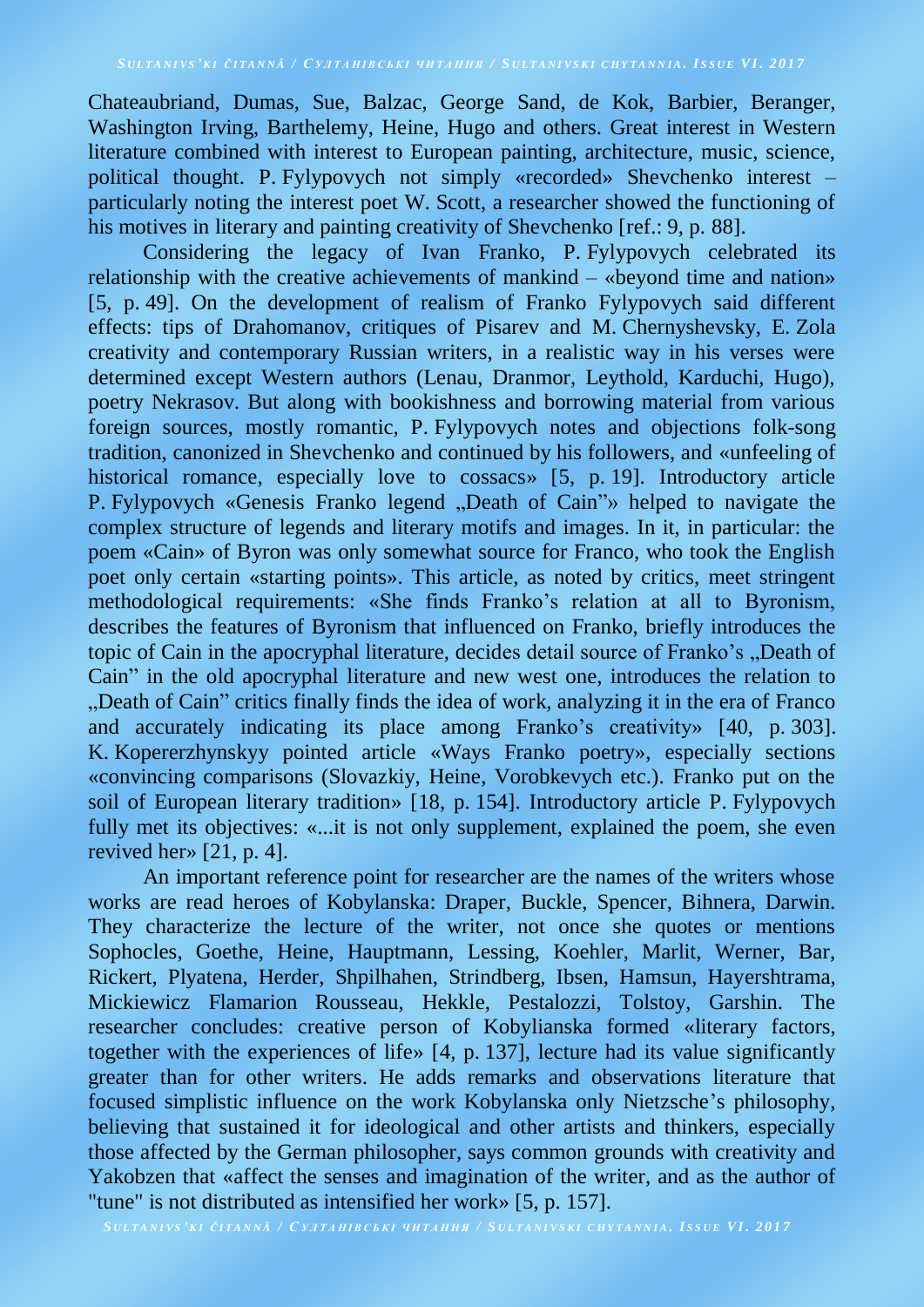Equally important was the literary element for early Ukrainian Lesya poem «Rusalka», which Franko noticed only a faint echo of Shevchenko's ballads. M. Zerov agreed with this later, M. Dray-Khmara viewed it as work delays imitation «causal», «mermaid», «drowned», which were literary adaptations of folk tales and legends. P. Fylypovych maintained: literary element in the poem of Lesya Ukrainka stronger than the folk and Shevchenko's influence (works of Goethe, Heine, Mickiewicz, Pushkin, Lermontov, Koltsov). Even by this early work differs from traditions of Ukrainian poetry. The author does not extend «comparative material that could give and give» [7, p. 226], because it is a purely romantic theme that gives young poets processed material, and can be easily combined – in this case we can talk about typological, not contact and genetic research.

One of the key interest of P. Fylypovych – the «world» stories – universal literary heritage, which writers are using for centuries, even forgetting that it is essentially borrowing. Not every story can always use – different times as different literary schools have their favorite, the most important subjects, – stressed scientist. Specifically, the material for the writers of the Romantic movement was not just folk ballad about poisoned Hryts, the plot is most skillful applied Kobylanska in the story «On Sunday morning dug potion» for researchers, convinced P. Fylypovych, has great weight, did O. Kobylyanska pretreatment that seemingly exhausted all possible with this story. In general, they hardly influenced the writer, almost gave the material to follow, rather prysluzhylysya a tradition that is objectionable and seeking new ways. Against the background of previous treatments songs (B. Zaleski, A. Hyenkevych, K. Topolya, A. Shakhovsky, A. Borakovsky V. Samoilenko, V. Alexandrov, M. Starytsky, A. Groza, T. Onoprienko-Shelkovyi, A. Chyumina, K. Ozerska-Nelhovska etc.) scientist traces by A. Veselovsky, the evolution of consciousness and its poetic forms, and reaches the conclusion that the author has not approached this «hackneyed plot» [4, p. 195] mechanically. Formally Kobylanska made «so much his own and at the same time typical for an entire literary school that her work is an example of how the history of the plot with new ideological movement formed from the old – a new form» [5, p. 183]. These thoughts resonate with famous words of O. Veselovsky, who wrote that the comparative method reveals the history of literature «entirely new challenge – to see how the new meaning of life... this element of freedom permeates the old images, these forms of necessity» [39, p. 41]. This gave grounds for Gordynskyi say: «Fylypovych primarily interested in the history of the plot and comparing the poetic work of others, putting weight on their style and change» [11, p. 16]. It was obvious to researchers that borrowing from folk elements or previous literary tradition was not a great sin, because the writers «keep using the achievements of the past»  $[4, p. 215]$  – it proves the continuity of the literary process, spiritual continuity. The work appeared in historical terms, genetic and typological plane, studied in the context of the world from the perspective of national identity. The basic task of the researcher – to show the evolution and transformation, borrowed by writer.

Considering sketch of O. Oles «On the way to a story», P. Fylypovych interested not only by symbolic treatment of this «eternal» story (as did A. Nikovsky – *G. A.*). It is more important for him to see how Oles dramatic sketch is related to his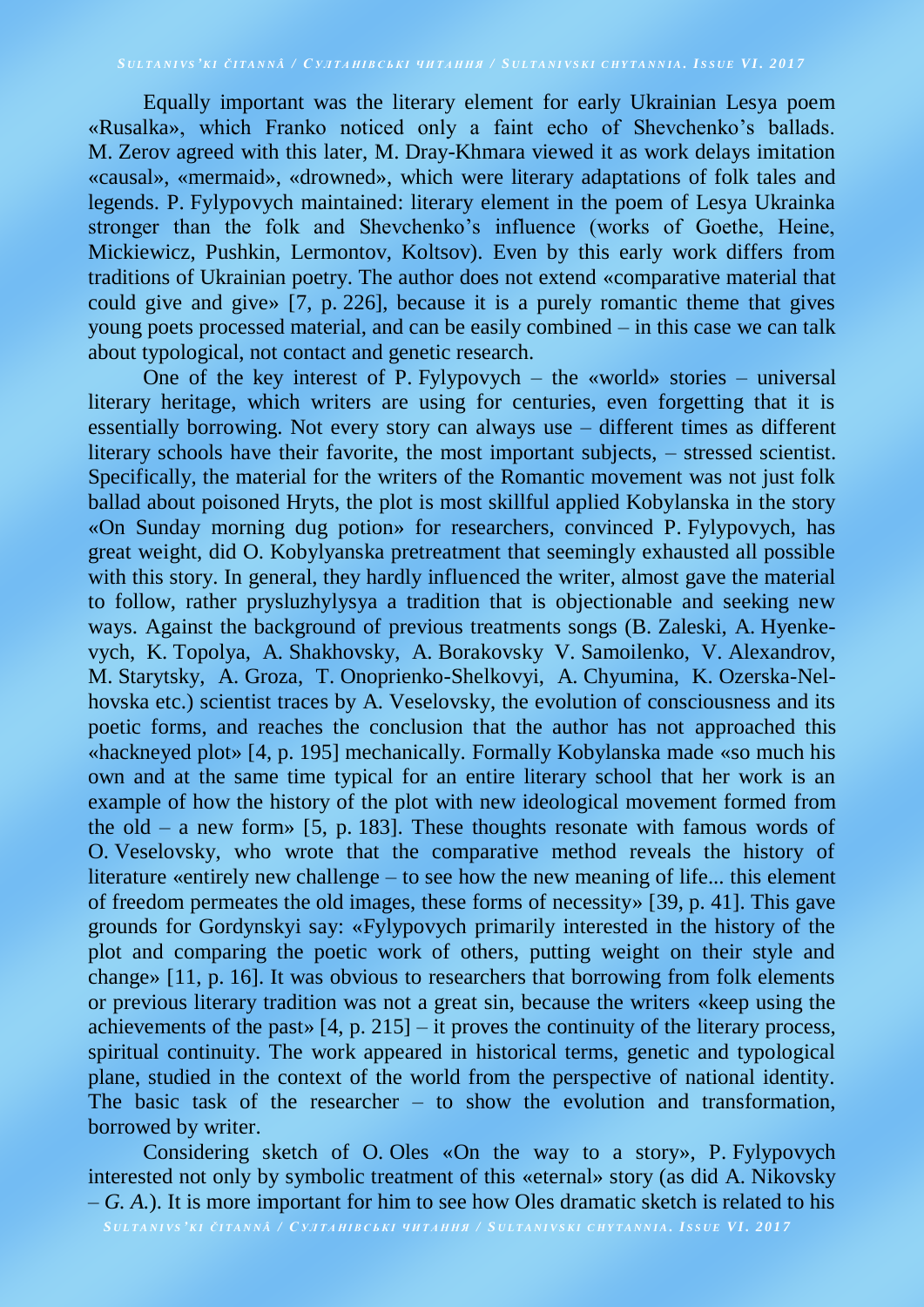lyrics, and many places in it «repeated almost identically various poetry» [4, p. 207] by the same author. When Russia seek parallels and influences, you should not avoid a certain similarity in some Oles motives and Balmont, Fet, Polonsky, Nadson, Fofanov, Cherniavsky, Maeterlinck, Gorky and others. P. Fylypovych says he gives certain parallels first in order to see the poet's literary circle, not to «making sure conclusions about the effects» [4, p. 217]. Immediately emphasizes different: a talented poet, he suffered various influences, has echoes in his writing, including reviews of Oles «harps» «clearly heard in the early poetry of Tychyna» [4, p. 218].

In the article of M. Rylskyi P. Fylypovych notes as he «close» [4, p. 220] to F. Tyutchev, K. Balmont, observes effect of Blok and only «external influence» of Pushkin and Lermontov, A. Krymskiy, M. Kuzmin, V. Bryusov, N. Gumilev, J. Rodenbah, but most importantly for literary – all these influences show that the poet «took a good school and didn't lost identity» [4, p. 223]. This M. Rylskyi modernized Ukrainian literature tried to extend the scope of its themes and moods of the Ukrainian poetry for «the best achievements of Russian and Western poets» [4, p. 224].

Already in 1929 began to write not only about the importance of adapting to the needs of the comparative method in Marxist literary history  $[31, p. 5]$  – the method of responding contemptuously as a «classic example» of comparative chatter «wicked and the weak» [37, p. 203]. P. Fylypovych started calling overdue loans imitators theory, it criticized by a large number of names, titles, sources, comparisons, influences, borrowing or «inspired», seeing it as helplessness and powerlessness investigator; He was allegedly «sinking» in a variety of random facts, unable to figure out because the impact of the phenomenon, as borrowed and original every writer began to consider derivatives and minor factors that need first of all sociological explanation. «In practice, P. Fylypovych this "method" is directed out to invent a maximum of literature, to bring up comparisons to finally break the continuous work of a writer on "borrowing" ("imitation", "suggestion") and his own creative inventions, these borrowing or, in general, literary influences are considered seriously by factors that cause the appearance of the work» [37, p. 200]. The «surface-formalist» works of P. Fylypovych the evasion sociological consideration was seen. Working on only partial, not coming to the general, to the core, he «...remains a prisoner of sterile formalism mixed with eclectic also other methodological influences» [14, p. 19]. His methodology called destructive because it instilled, according to Marxist critics, political indifference, nonclass understanding of art, formalist aesthetic attitude to literature, images and forms that are just traveling, going from writer to writer, considered «beyond time and space, without any connection with the era, public relations, psychology class and the author. Such as Fylypovych, correct old comparative method of Veselovsky by more modern principles» [34, p. 47].

Researcher was especially abused for the article «History of a plot» (the story O. Kobylanska «On Sunday morning dug potion». Consideration of international story versions considered unjustified, «because different treatment considered in chronological order, and yet for the historian of literature is not important so fill in the dates to find the continuous thread of the movement traditions, its related and not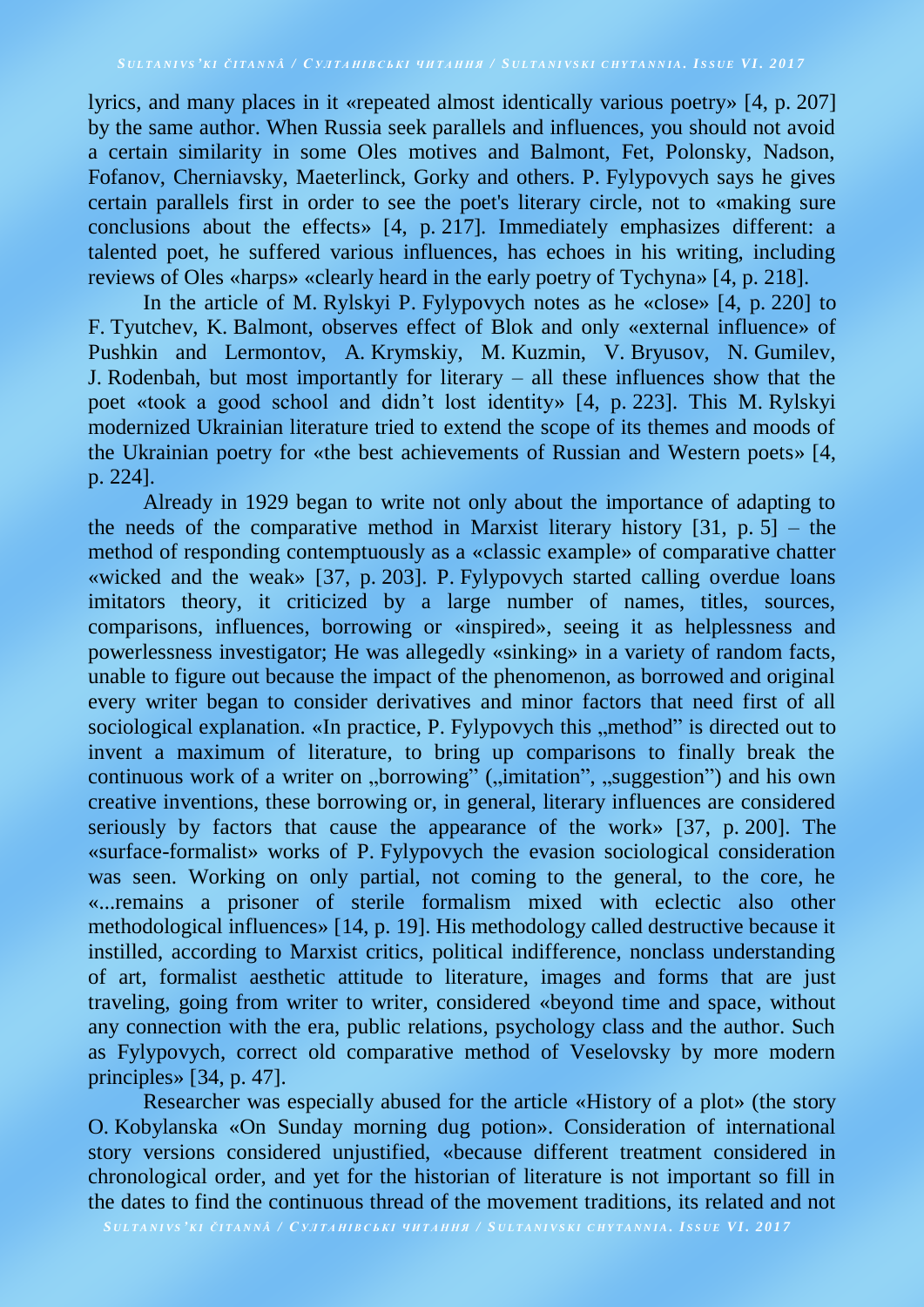outsiders ring» [40, p. 28], and it proves that all those who took up this story, «something was bound together that there is indeed consistent evolution» [40, p. 17], critics seemed too sharp P. Fylypovych's statement: «we don't have much weight – did Kobylyanska know previous treatment?» [4, p. 181]. «If so, is it appropriate to submit a detailed history of the story?» [16, p. 150], – asked K. Koperzhynskyi, showing this commitment only to contact-genetic studies, as opposed to typological researches of P. Fylypovych. Meanwhile, clarification typological unity of different genres works which demonstrated researcher, showed that this community is not static but dynamic, all in the product depends on the position of the author, his role in the realization of artistic intent.

In 1930 comparative method, particularly legacy of P. Fylypovych has already called idealistic, outdated, and ultimately reactionary, because it is «contrary to the single-scientific method – the Marxist one» [36, p. 335]. Supporters of comparativehistorical method were persecuted in those days everywhere (because the very fact of comparison with other Ukrainian literature had a political connotation) This reflected steady process of socialization social consciousness, shift it to the imposed «only correct teaching». P. Fylypovych, in particular in the article «Shevchenko in the fight against aristocratic literature» (1934) gave him tribute when he wrote that «in Shevchenko's early works affected alien class influences that instilled nationalism» [9, p. 148], – then it began dramatic changes across political and cultural paradigm that led to vulgarization of provisions in comparative literature, physical destruction of many experts in this area, including P. Fylypovych. However, despite some ideological forced to adapt to query important thing in science were his scientific thought, combined with the flair and imagination of the poet and the desire for individual self-utterance. He always correlate features of Ukrainian literature, specifically «our» problems with trends of world art development, the literary atmosphere of the day. Focusing on the comparative method applied P. Fylypovych convincingly argued, we can reveal national heritage in a new way, avoid provincialism, join the universal artistic context.

### **BIBLIOGRAPHY**

1. Айзеншток И. Изучение новой украинской литературы / И. Айзеншток // Путь просвещения. – 1922. – № 6. – С. 135–162.

2. Білецький Л. Т. Основи української літературно-наукової критики / Леонід Білецький / [упоряд., автор передм. і приміток М. М. Ільницький]. – Київ : Либідь, 1999. – 405 с.

3. Державин В. Великий поет-мислитель / Володимир Державин // Поезії / П. Филипович. – Мюнхен : Ін-т літературознавства при Українському Вільному Університеті, 1957. – С. 15–27.

4. Филипович П. Літературно-критичні статті / Павло Филипович. – Київ : Дніпро, 1991. – 270 с.

5. Филипович П. З новітнього українського письменства : історично-літературні статті / Павло Филипович. – Київ : Культура, 1929. – 168 с.

6. Филиппович П. П. Жизнь и творчество Е. А. Баратынского / П. П. Филлипович. – Киев, 1917. – 220 с.

7. Филипович П. П. Літературознавчі студії. Компаративістика / Павло Филипович / [упоряд., авт передмови і приміток В. Поліщук]. – Черкаси : Брама-Україна, 2008. – 644 с.

8. Филиппович П. В. И. Маслов. Начальный период байронизма в России. Критико-библиографический очерк. Киев 1915 г. / П. Филиппович // Вестник Европы. – 1915. – Сентябрь. – C. 392–394.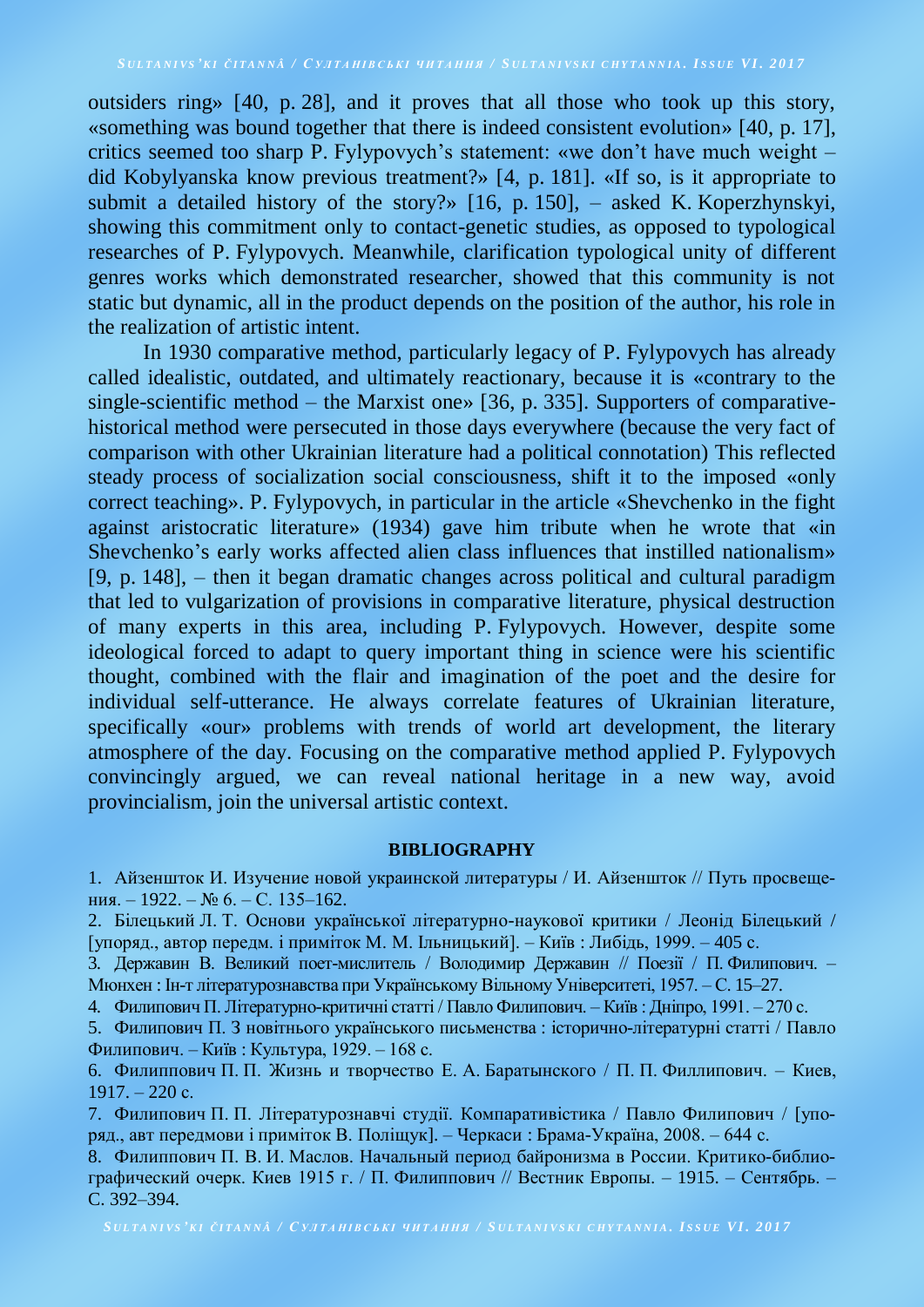9. Филипович П. Шевченкознавчі студії / Павло Филипович. – Черкаси : Брама, 2002. – 219 с.

10. Филипович П. До студіювання Шевченка / Павло Филипович // Нова громада. – 1924. –  $Ne 20-21$ . – C 4–5.

11. Гординський Я. Літературна критика підсовєтської України / Ярослав Гординський. – Львів, 1938. – 125 с.

12. Гречанюк С. Щоб давнє слово на чатах стало / Сергій Гречанюк // Літературно-критичні статті / Павло Филипович. – Київ : Дніпро, 1991. – С. 3–16.

13.В Інституті Т. Шевченка. Робота кабінетів // Літературний архів. – 1930. – Кн. ІІІ–VІ. – С. 371–377.

14. Якубовський Ф. «Небезпека формалізму» / Ф. Якубовський // Критика. – 1929. – № 9. – С. 8–28.

15.Кареев Н. И. Литературная эволюция на Западе / Н. И. Кареев . – Воронеж, 1886. – 343 с.

16.Копержинський К. П. Филипович. З новітнього українського письменства. Історично-літературні статті. Видавництво «Культура», «Київ-Друк», 1929 / К. Копержинський // Україна. – 1929. – Травень–червень. – С. 148–150.

17.Копержинський К. Українське наукове літературознавство за останнє десятиліття, 1917– 1927 / К. Копержинський. – Київ, 1929. – 34 с.

18. Копержинський К. Українське літературознавство. Науково-дослідчий і науково-видавничий рух Радянської України в 1926 році / К. Копержинський // Україна. – 1926. – № 3. – С. 152–159.

19.Костенко Н. В. «Врятує вроду і себе людина» / Наталя Костенко // Поезії // Павло Филипович. – Київ : Рад. письм., 1989. – С. 5–45.

20.Костюк Г. Українське наукове літературознавство в перше повоєнне п'ятнадцятиліття / Григорій Костюк // Збірник на пошану українських учених, знищених большевицькою Москвою. Записки Наукового товариства імені Шевченка. – 1962. – Т. CLХХІІІ. – С. 185–216.

21. *М. Т.* Ів. Франко. Смерть Каїна. Вступна стаття П. Филиповича. «Слово», Київ, 1924 / М. Т. // Більшовик. – 1925. – № 259. – С. 4.

22. Марковський М. Творчість О. Кобилянської в освітленні сучасної критики / М. Марковський // Україна. – 1928. – Кн. 3. – С. 163–167.

23. Могилянський М. Смерть Каїна. Вид-во «Слово», Київ 1924 р. / М. Могилянський // Нова громада. – 1925. – № 7. – С. 36.

24. Могилянський М. Шевченко та його доба. Збірник перший, за редакцією С. О. Єфремова, М. М. Новицького і П. П. Филиповича. Державне видавництво України. Київ 1925 / М. Могилянський // Нова громада. – 1925. – № 8. – С. 32.

25. Миронець І. Проф. П. Филипович. «З новітнього українського письменства», історичнолітературні статті. Вид. «Культура», 1929 / І. Миронець / Пролетарська правда. – 1929. – 7 квітня. – № 80. – С. 5.

26. Наєнко М. К. Історія українського літературознавства / М. К. Наєнко. – Київ : Академія,  $2001 - 312$  c.

27. Наєнко М. Наука про літературу в Київському університеті : історико-літературний аспект / Михайло Наєнко // Слово і Час. – 1998. – № 1. – С. 72–83.

28. Наєнко М. К. Науковий метод і «практичне» літературознавство Павла Филиповича / М. К. Наєнко // Павло Филипович і неокласики в історії української літератури 20-30-х років. Зб. тез доповідей і повідомлень міжвуз. конференції, присвяч. 100-річчю з дня народження письменника. – Черкаси, 1991. – С. 3–4.

29. Осьмачка Т. Павло Филипович / Тодось Осьмачка // Хроніка-2000. – Київ, 2001. – Вип. 45–46. – С. 498–508.

30. Перетц В. М. Найближчі завдання вивчення історії української літератури / В. М. Перетц // Записки Українського наукового товариства у Києві. – 1908. – Кн. 1. – С. 16–24.

31. Перетц В. Из лекций по методологии истории русской литературы. История изучений. Методы. Источники / В. Н. Перетц. – Киев, 1914. – 496 с.

32. Поліщук В. Мій Филипович / Володимир Поліщук. – Черкаси : Видавець Ю. Чабаненко,  $2015. - 170$  c.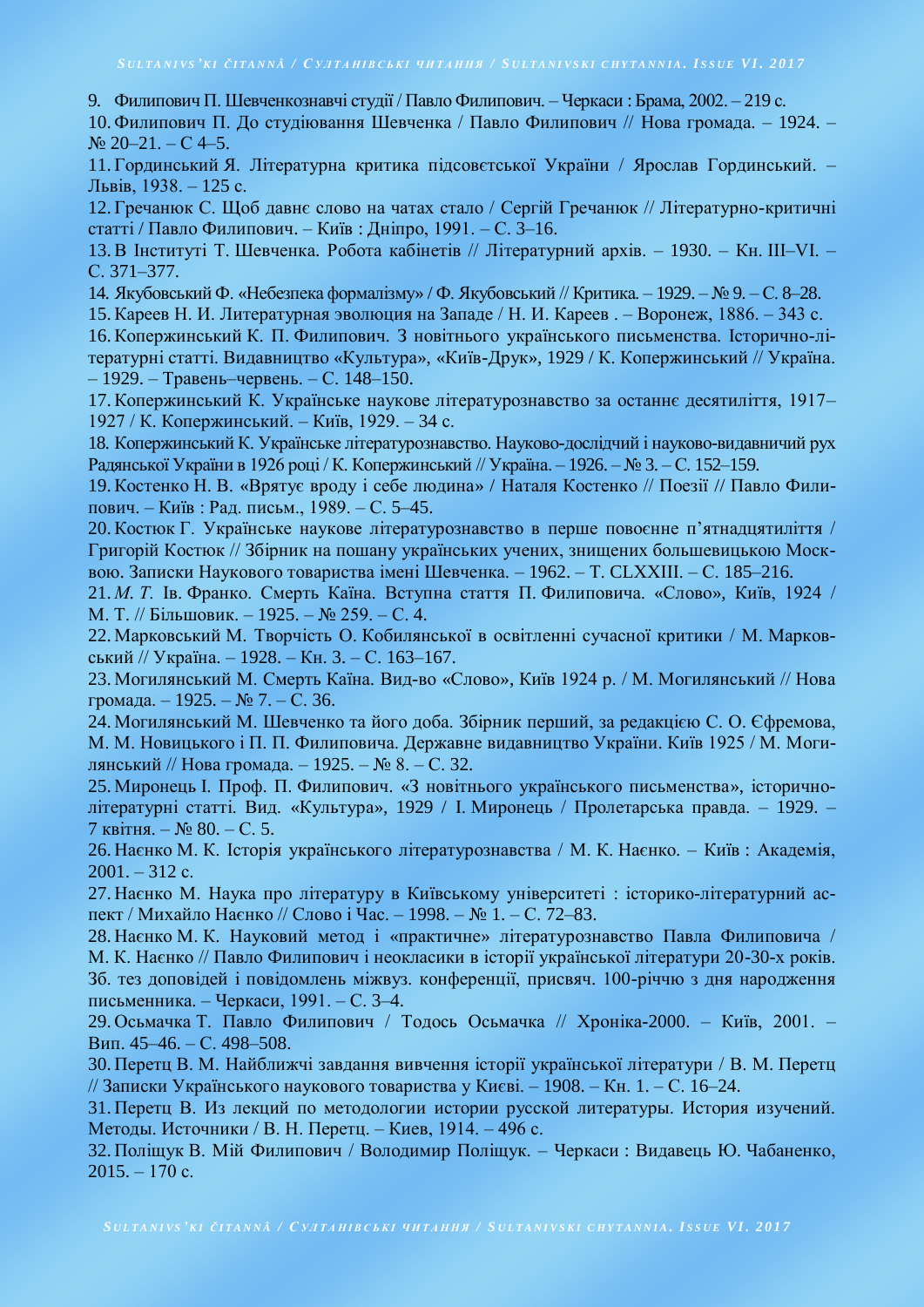33. Поліщук Я. Школа Володимира Перетца / Ярослав Поліщук // Література як геокультурний проект. – Київ : Академвидав, 2008. – С. 62–65.

34.Щупак С. Формалізм на службі в українських буржуазних та дрібнобуржуазних еклектиків / С. Щупак // Критика. – 1931. – № 10. – С. 31–49.

35.Штогрин Д. Володимир Перетц / Дмитро Штогрин // 125 років київської української академічної традиції 1861–1986 / За ред. М. Антоновича. – Нью-Йорк, 1993. – С. 341–359.

36.Літературознавча робота в Києві // Літературний архів. – 1930. – Кн. І–ІІ. – С. 335.

37. Травень О. Проф. П. Филипович. З новітнього українського письменства. Історично-літературні статті. В-во «Культура» Держтресту «Київ-Друк». 1929 / О. Травень // Критика. –  $1929. - N_2$  7–8. – C. 200–203.

38.Василенко В. О. Кобилянська «Земля». Повість зі вступною статтею П. Филиповича. «Книгоспілка», 1926 р. / В. Василенко // Життя й революція. – 1926. – № 9. – С. 121–123.

39.Веселовский А. Н. Историческая поэтика / Александр Веселовский. – Москва : Высш. шк., 1989. – 404 с.

40.Якубський Б. І. Франко. Смерть Каїна, Вступна стаття П. Филиповича. Вид. «Слово» К. 1924 / Б. Якубський // Червоний шлях. – 1924. – № 11–12. – С. 302–304.

### **REFERENCES**

1. Ajzenshtok, I. *(*1922), "Study of new Ukrainian literature", [Izuchenie novoj ukrainskoj literatury], *Put' prosveshcheniya,* No. 6, pp. 135-162. (in Russian).

2. Beletsky, L.T. (1999), in Ilnytskyy, M. (Ed.), *Essentials of Ukrainian literary and scientific criticism* [*Osnovy ukrainskoi literaturno-naukovoi krytyky*], Lybid, Kyiv, 405 p. (in Ukrainian).

3. Derzhavin, V. (1957), "Great poet-thinker", *Fylypovych, P.*, *Poetry,* ["Velykyi poet-myslytel", Fylypovych P. Poezii], Institute of Literature at the Ukrainian Free University, Munich, pp. 15-27. (in Ukrainian).

4. Fylypovych, P, (1991), *Articles from literary critiques* [*Literaturno-krytychni statti*], Dnipro, Kyiv, 270 p. (in Ukrainian).

5. Fylypovych, P. (1929), *From the modern Ukrainian literature, historical and literary articles* [*Z novitnoho ukrayinskoho pysmenstva: istorychno-literaturni statti*], Culture, Kyiv, 168 p. (in Ukrainian).

6. Fylypovych, P. (1917), *Life and Works of E.A. Baratynsky* [*Zhyzn i tvorchestvo E.A. Baratynskoho*], Kiev, 220 p. (in Russian).

7. Fylypovych, P. (2008), in Polishchuk, V. (Ed.) *Literary Studies. Comparative* [*Literaturoznavchi studii. Komparatyvistyka*], Brama-Ukrayina, Cherkasy, 644 p. (in Ukrainian).

8. Fylypovych, P. (1915), "V.I. Maslov*.* The initial period Byronism in Russia. Criticalbibliographical essay. Kiev 1915" [V.I. Maslov. Nachalnyi period bajronizma v Rossii. Kritikobibliograficheskij ocherk. Kiev 1915 h.], *Vestnik Evropy,* No. 9, pp. 392-394. (in Russian).

9. Fylypovych, P. (2002), *Shevchenkoznavchi studio* [*Shevchenkoznavchi studii*], Brama, Cherkasy, 219 p. (in Ukrainian).

10. Fylypovych, P. (1924), "To the study of Shevchenko" ["Do studiyuvannia Shevchenka"], *Nova hromada*, No. 20-21, pp. 4-5. (in Ukrainian).

11. Hordynsky, J. (1938), *Literary criticism of Soviet Ukraine* [*Literaturna krytyka pidsovietskoyi Ukrainy*], Lviv, 125 p. (in Ukrainian).

12. Hrechaniuk, S. (1991), "The ancient word was on guard", *Fylypovych, P., Literary critiques* ["Shchob davnie slovo na chatakh stalo", Fylypovych, P., Literaturno-krytychni statti], Dnipro, Kyiv, pp. 3-16. (in Ukrainian).

13. (1930), "In the Institute of Taras Shevchenko. Work ofcabinets" ["V Instytuti T. Shevchenka. Robota kabinetiv"], *Literaturnyi arkhiv*, No. III-VI, pp. 371-377. (in Ukrainian).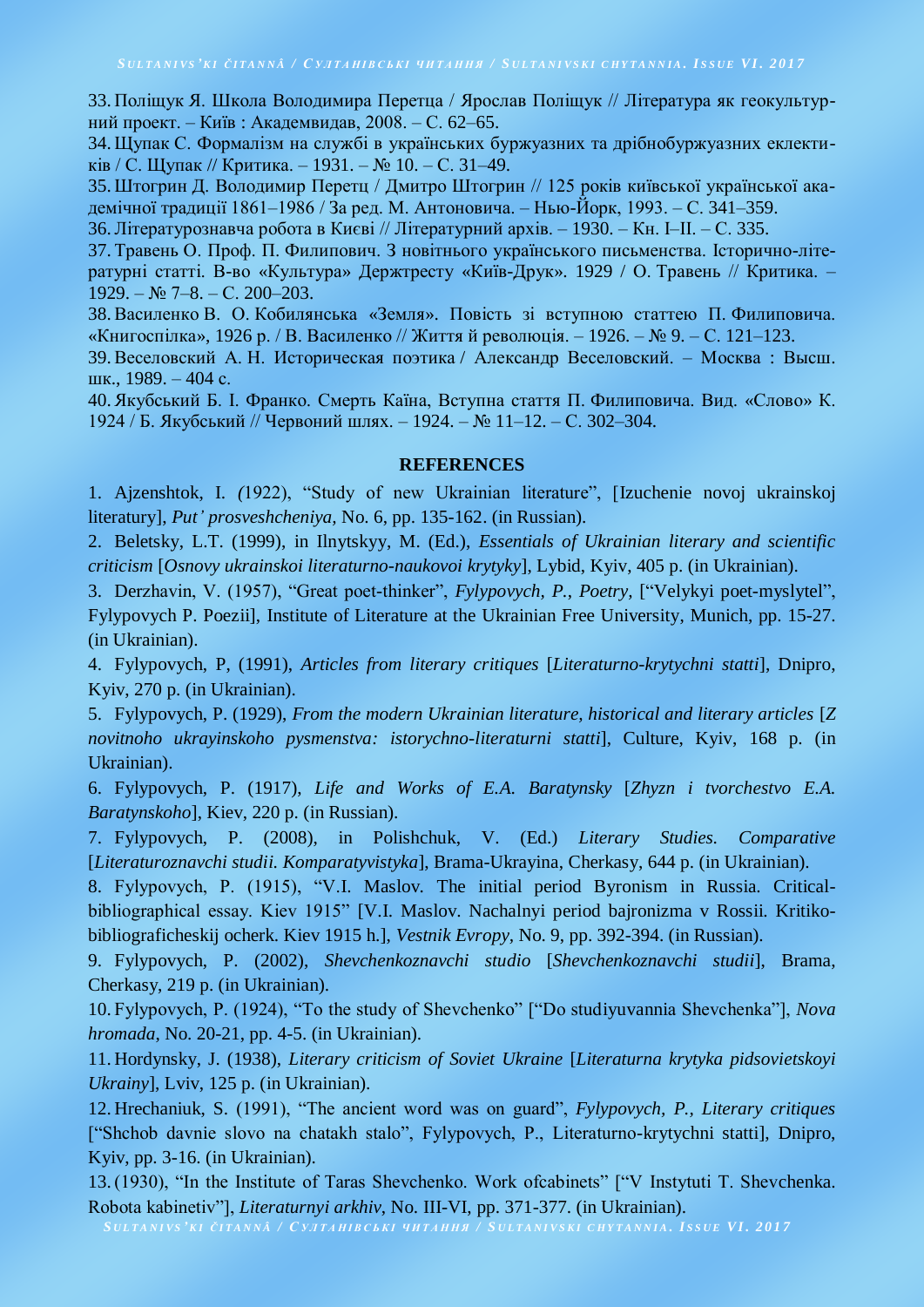14.Jakubowski, F. (1929), "'The danger of formalism'" ["'Nebezpeka formalizmu'"], *Krytyka*, No. 9 pp. 8-28. (in Ukrainian).

15. Kareev, N. I. (1886), *Literary evolution in the West* [*Literaturnaya evolyutsiya na Zapade*], Voronezh, 343 p. (In Russian).

16. Koperzhynskyy, K. (1929), "P. Fylypovych. With modern Ukrainian literature. Historical and literary articles. Publisher 'Culture', 'Kyiv-Print'1929" ["P. Fylypovych. Z novitnoho ukrainskoho pysmenstva. Istorychno-literaturni statti. Vydavnytstvo 'Kultura', 'Kyiv-Druk], *Ukraina*, No. 5-6, pp. 148-150. (in Ukrainian).

17. Koperzhynskyy, K. (1929), *Ukrainian literary science in the last decade, 1917-1927* [*Ukrainske naukove literaturoznavstvo za ostannie desiatylittia, 1917-1927*], Kyiv, 34 p. (in Ukrainian).

18. Koperzhynskyy, K. (1926), "Ukrainian literary studies. Scientific investigation and scientific publishing movement in Soviet Ukraine 1926" ["Ukrayinske literaturoznavstvo. Naukovodoslidchyi i naukovo-vydavnychyi rukh Radyanskoi Ukrainy v 1926 rotsi], *Ukrayina*, No. 3, pp. 152-159. (in Ukrainian).

19. Kostenko, N.V. (1989), "'Saves themselves the beauty and man'", *Fylypovych, P., Poetry* ["'Vryatuye vrodu i sebe lyudyna'", Fylypovych, P., Poezii], Rad. pysmennyk, Kyiv, pp. 5-45. (in Ukrainian).

20. Kostiuk, G. (1962), "Ukrainian scientific literary criticism in the early postwar 15 years", ["Ukrainske naukove literaturoznavstvo v pershe povoyenne piatnadtsiatylittia"], *Zbirnyk na poshanu ukrainskykh uchenykh, znyshchenykh bolshevytskoiu Moskvoiu, Zapysky Naukovoho tovarystva imeni Shevchenka*, T. CLХХІІІ, pp. 185-216. (in Ukrainian).

21. M. T. (1925), "Iv. Franko*.* Death of Cain. Introductory article P. Fylypovych. 'Word', Kyiv, 1924" ["Iv. Franko. Smert Kaina. Vstupna stattia P. Fylypovycha. 'Slovo', Kyiv, 1924"], *Bilshovyk*, No. 259, p. 4. (in Ukrainian).

22. Markowski, M. (1928), "Creativity of Kobylanska in the light of modern criticism" ["Tvorchist O. Kobylyanskoi v osvitlenni suchasnoi krytyky"], *Ukrayina*, No. 3, pp. 163-167. (in Ukrainian).

23. Mohylyanskiy, M. (1925), "Cain's death. Publishing House 'Word', Kyiv 1924" ["Smert Kayina. Vyd-vo 'Slovo', Kyiv 1924 r."], *Nova hromada*, No. 7, p. 36. (in Ukrainian).

24. Mohylyanskiy, M. (1925), "Shevchenko and his era. First Collection, edited by S. Efremov, Mikhail Novitsky and P. Fylypovych. State Publishing House Ukraine. Kyiv 1925" ["Shevchenko ta yoho doba. Zbirnyk pershyi, za redaktsiieyu S. O. Yefremova, M. M. Novytskoho i P. P. Fylypovycha"], *Nova hromada*, No. 8, p. 32. (in Ukrainian).

25. Myronets, I. (1929), "Prof. Pavlo Fylypovych. 'With modern Ukrainian literature', historical and literary articles. Kind. 'Culture', 1929" ["Z novitnioho ukrayinskoho pysmenstva», istorychnoliteraturni statti. Vyd. 'Kultura', 1929"], *Proletarska pravda,* 7 April, No. 80, p. 5 (in Ukrainian).

26. Nayenko, M. (2001), *History of Ukrainian literatury criticism* [*Istoriya ukrainskoho literaturoznavstva*], Akademia, Kyiv, 312 p. (in Ukrainian).

27. Nayenko, M. (1998), "Science of literature at the University of Kiev: historical and literary aspect" ["Nauka pro literaturu v Kyivskomu universyteti: istoryko-literaturnyi aspekt"], *Slovo i Chas*, No. 1, pp. 72-83. (in Ukrainian).

28. Nayenko, M. (1991), "Scientific method and 'practical' literary study of Pavlo Fylypovych", Pavlo Fylypovych and neo-classical in the history of Ukrainian literature 20-30's. Coll. abstracts and reports interuniv. Conference devoted to 100th anniversary of the writer ["Naukovyi metod i 'praktychne' literaturoznavstvo Pavla Fylypovycha", Pavlo Fylypovych i neoklasyky v istorii ukrayinskoi literatury 20-30-kh rokiv. Zb. tez dopovidei i povidomlen mizhvuz. konferentsii,